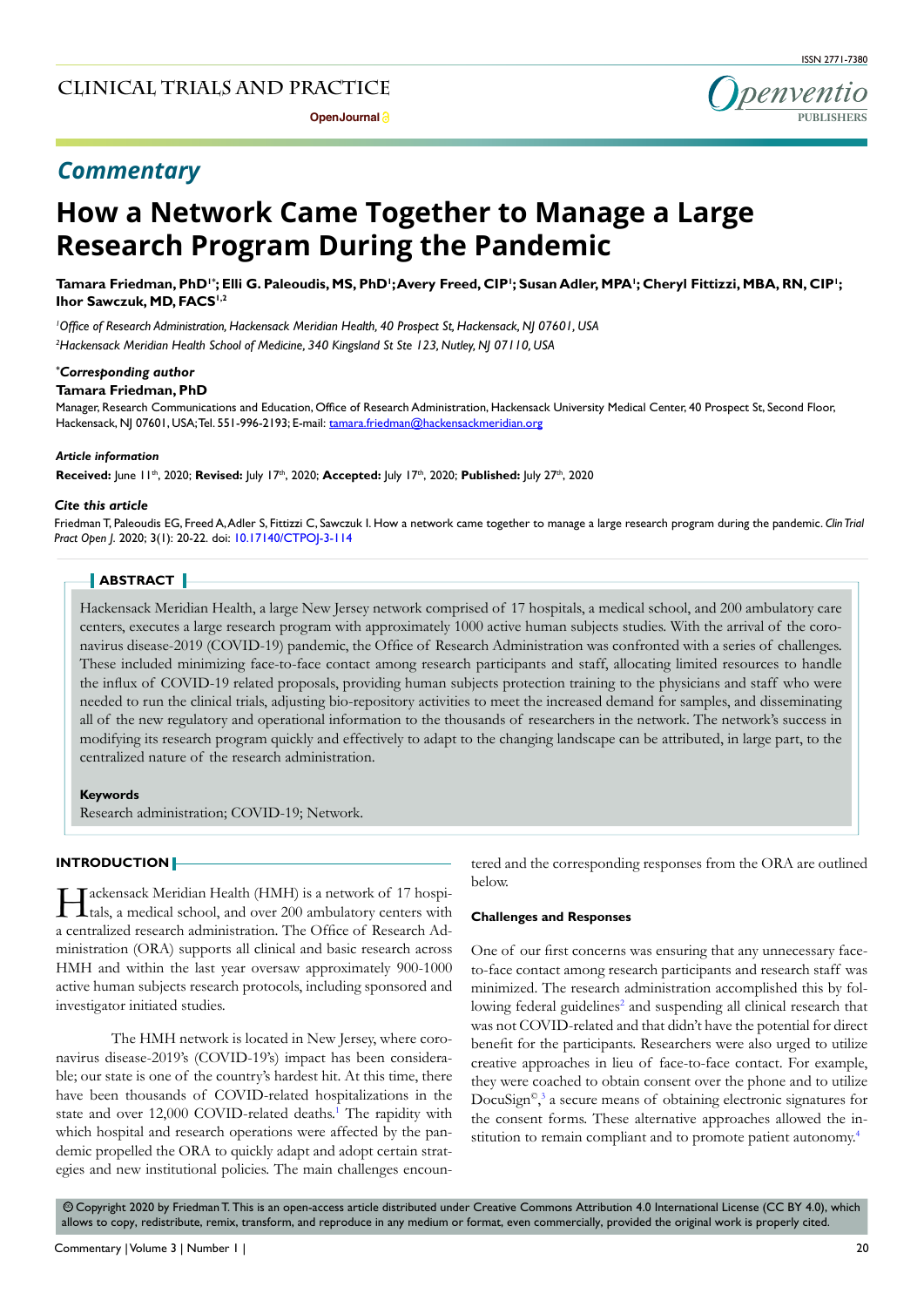There was also the challenge of developing a strategy to manage the incoming studies; the ORA anticipated a significant influx of COVID-related proposals for Institutional Review Board (IRB) review. An action plan was created to limit duplicate efforts across the network, to best utilize available resources, and to ensure that the IRB members and staff were able to facilitate time sensitive reviews. This was accomplished by establishing a Steering Committee through which the COVID-related proposals would be pre-reviewed prior to proceeding to the IRB. This pre-review considered duplicative efforts, scientific merit, feasibility, and regulatory compliance prior to approval. Ultimately, 227 proposals were submitted to the Committee and fewer than 40% were approved for submission to the IRB. In addition to the Steering Committee, an external IRB was utilized for some of the sponsored studies. Finally, research staff from various departments were recruited to provide assistance in handling the COVID-19 research operations. This brought researchers and staff from different departments together when their paths might not have otherwise crossed.

Another immediate challenge that presented itself was related to the sudden involvement in research of certain physicians who had never engaged in research before. There was also an urgent need for assistance with data entry, so many staff members who had never served on research teams were recruited to that end. It became necessary to consider the balance between the demands for people to support clinical trials that could be life-saving with the fundamental requirement of ensuring that the participants were adequately protected. Researchers still needed to be trained in human subjects protection and relevant regulations, and conflicts of interest needed to be checked. To address this, an abridged training that condensed the most relevant concepts was provided to the researchers whose participation in the studies was imminently needed, but did not have time to complete the standard training. This was on the condition that they committed to complete the full Collaborative Institutional Training Initiative (CITI) training within 60-days. Additionally, a streamlined approach to the disclosure/clearance of conflicts of interest was developed that did not require electronic registration and form completion.

Like other institutions, HMH experienced a critical need for COVID-19 samples and data to study the virus *in vitro*. [5](#page-2-3) The network bio-repository responded by ramping up its efforts, including collecting additional samples during standard of care, discards from pathology, and also from deceased patients. They were able to increase their sample collection by over 400% over the course of three weeks from the pandemic's onset.

Finally, from its beginning and as the pandemic evolved, it has been necessary to disseminate information quickly and efficiently to everyone involved in research, including researchers, staff, and IRB members. A communications team was established and charged with coordinating the dissemination of guidance and institutional policies. The team instituted a research hotline with 24/7 coverage, shared daily research updates with thousands of researchers, and delivered a series of presentations to the research community.

#### **DISCUSSION**

The ORA and network researchers came together and were overall successful in their efforts; however, as expected, there were some limitations that should be considered for future crises. First, while the Steering Committee was helpful in allocating limited resources and ensuring stronger studies progressed for IRB submission, the pre-review did contribute to some delays in the projects moving through the review process. Second, following-up to ensure that all of the researchers who completed the abridged training ultimately completed the full training within 60-days became cumbersome; it would have been better to have created a more streamlined approach. Third, while the bio-repository was incredibly prolific, it was initially limited by a staffing shortage, which took some time to rectify. Finally, while the presentations were well-attended, some misunderstandings persisted. This may be attributed to people not having the time to read/remember all of the disseminated information.

This experience has demonstrated the importance of maintaining a centralized research administration. Having one unified group of people making key decisions regarding the research program and conveying them to the research community allowed for the research to progress successfully in the face of COVID-19. Other factors that were important to the research program management included our efforts to coordinate groups within the research administration effectively, not work in silos, and to share information regularly throughout the network.<sup>6</sup> As a result, HMH researchers have published extensively, and HMH has served as a site for numerous COVID-19 sponsored trials that have offered treatment alternatives to patients.

#### **ACKNOWLEDGEMENTS**

We would like to acknowledge the hard work of Daniel Alderson, Yael Kramer, Tracy Micalizzi, David Candelmo, and Sergio Garcia whose dedication contributed to the success of our research program during the pandemic.

#### **AUTHORS' CONTRIBUTIONS**

Dr. Friedman was the primary writer. Dr. Gourna Paleoudis, Ms. Freed, and Ms. Adler edited the manuscript. Ms. Fittizzi reviewed the manuscipt. She and Dr. Sawczuk oversee the research administration, about which this article is written.

#### **CONFLICTS OF INTEREST**

The authors declare that they have no conflicts of interest.

#### **REFERENCES**

<span id="page-1-0"></span>1. Department of Health. New Jersey COVID-19 Dashboard. state.nj.us Web site. [https://www.state.nj.us/health/cd/topics/](https://www.state.nj.us/health/cd/topics/covid2019_dashboard.shtml) [covid2019\\_dashboard.shtml](https://www.state.nj.us/health/cd/topics/covid2019_dashboard.shtml). Accessed June 10, 2020.